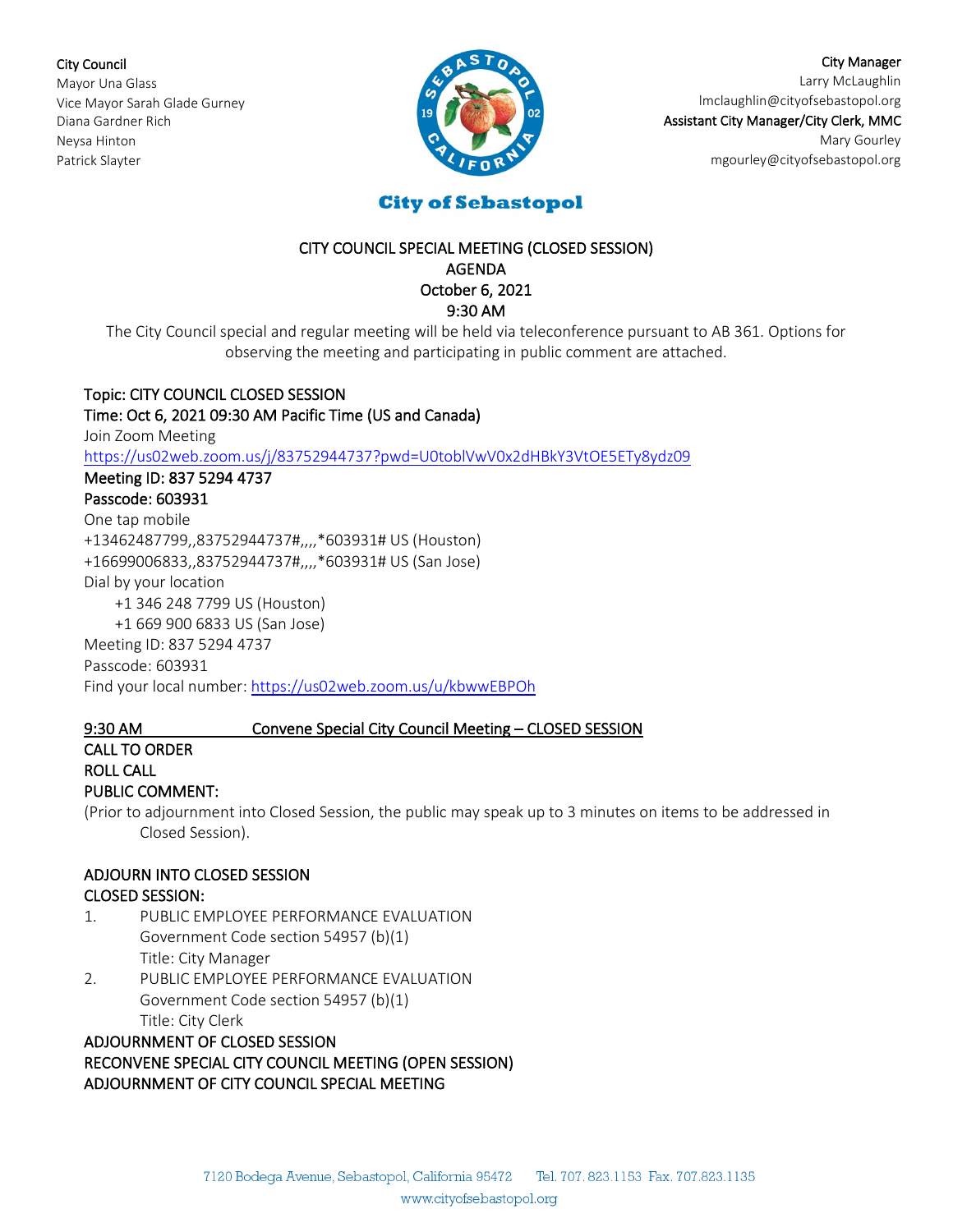October 6, 2021 Closed Session Meeting will be adjourned to the City Council Regular Meeting of October 19, 2021 at 5:00 pm. Closed Session Meeting followed by the Regular City Council Meeting to be held at 6:00 pm by Zoom Virtual Meeting Format.

# American Disability Act Accommodations:

In accordance with the Americans with Disabilities Act, if you need special assistance to participate in this meeting, please contact the City Clerk (707) 823-1153 who will contact the ADA Coordinator. The ADA Coordinator will use their best efforts to provide reasonable accommodations to provide as much accessibility as possible while also maintaining public safety in accordance with the City procedure for resolving reasonable accommodation requests.

Notification: 72-hours before the meeting will enable the City to make reasonable arrangements to ensure accessibility to this meeting.

NOTICE: All Resolutions and Ordinances introduced and/or adopted under this agenda are waived of all reading of entire resolution(s) and ordinance(s)

SIMULTANEOUS MEETING COMPENSATION DISCLOSURE (Government Code § 54952.3): Members of the City Council receive no additional compensation as a result of convening a joint meeting of the City Council and Successor Agency to the Former Community Development Agency

SB 751 Legislative bodies of local agencies must publicly report: (1) any action taken and (2) the vote or abstention on each action taken by each member present for the action at a meeting.

If you have any questions regarding this meeting, please contact the City at Email: [info@cityofsebastopol.org](mailto:info@cityofsebastopol.org) or please call: 707-823-1153. The public is advised that pursuant to Government Code section 54957.5 all writings submitted to the City Council are public records and will be made available for review. The Sebastopol City Council welcomes you remotely to its meetings that are generally scheduled for the 1st and 3rd Tuesday of every month. Your interest and participation are encouraged and appreciated.

# Government Code Section 54953.

(a) All meetings of the legislative body of a local agency shall be open and public, and all persons shall be permitted to attend any meeting of the legislative body of a local agency, except as otherwise provided in this chapter.

(b) (1) Notwithstanding any other provision of law, the legislative body of a local agency may use teleconferencing for the benefit of the public and the legislative body of a local agency in connection with any meeting or proceeding authorized by law. The teleconferenced meeting or proceeding shall comply with all requirements of this chapter and all otherwise applicable provisions of law relating to a specific type of meeting or proceeding.

(2) Teleconferencing, as authorized by this section, may be used for all purposes in connection with any meeting within the subject matter jurisdiction of the legislative body. All votes taken during a teleconferenced meeting shall be by rollcall.

City Council Regular Meetings are available in real time and archived on Livestream. Important Notice The City of Sebastopol shows both live broadcasts and Video Archive of City Council Meetings over the Internet. Your attendance at this public meeting may result in the recording and broadcast of your image and/or voice.

• Here is the link:<http://bit.ly/sebcctv>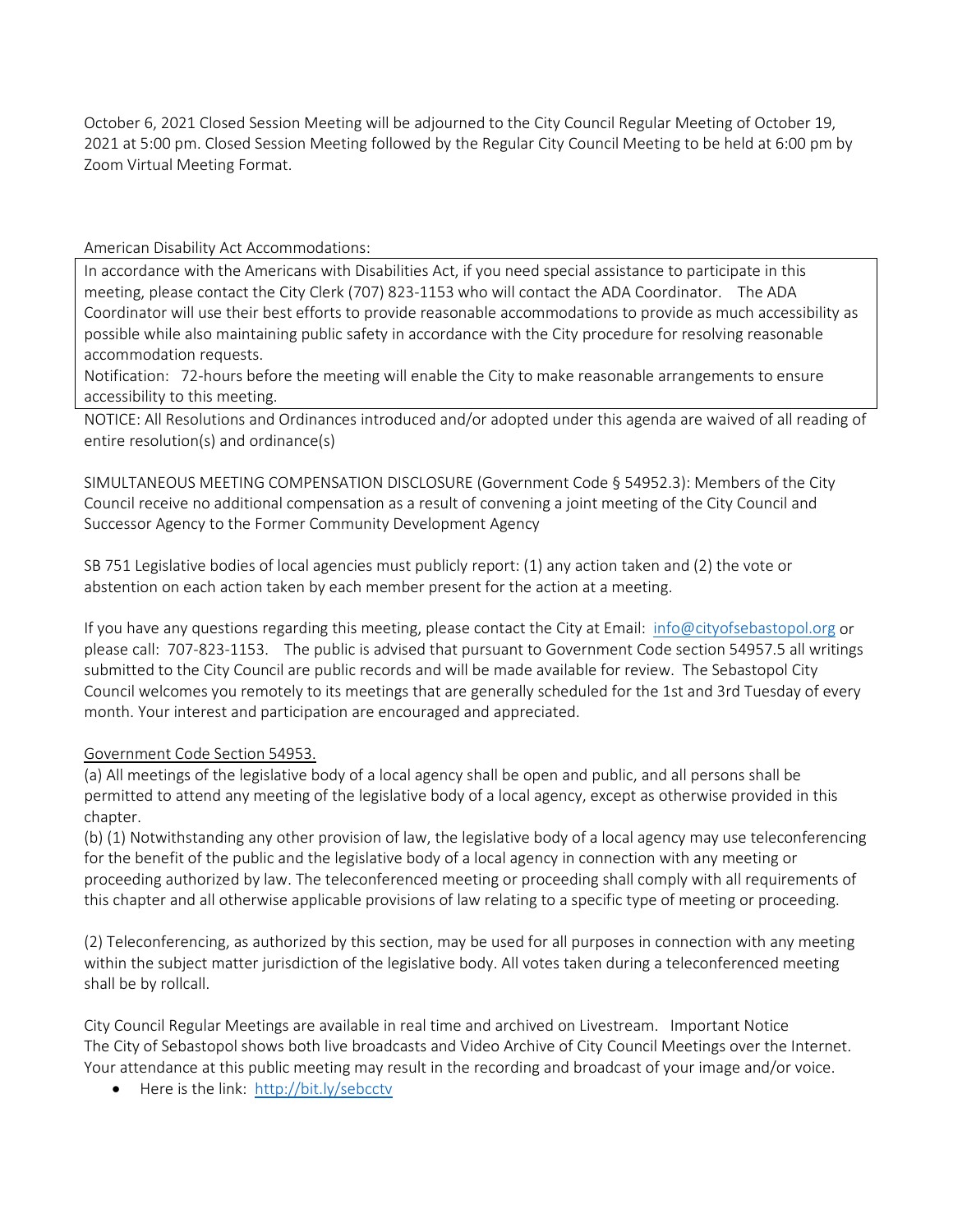*There are times that the meetings may not be live streamed due to technical issues; if that is the case, the meeting will be video-taped and uploaded as soon as possible to the City Web Site.*

*Anyone using abusive, vulgar, offensive, threatening, or harassing language, personal attacks of any kind or offensive terms that target specific individuals or groups will be removed from the meeting.*

*Please Note If the Council Meeting is zoom bombed or disrupted, the City will end the meeting and immediately try to restart it. If that does happen then all remaining items will be continued to the next agenda. If there is a power outage during the meeting, the meeting is considered ended and all remaining items will be continued to the next agenda. if any of our Council Members lose power at their homes and we lose a quorum, the meeting is considered ended and all remaining items will be continued to the next agenda.*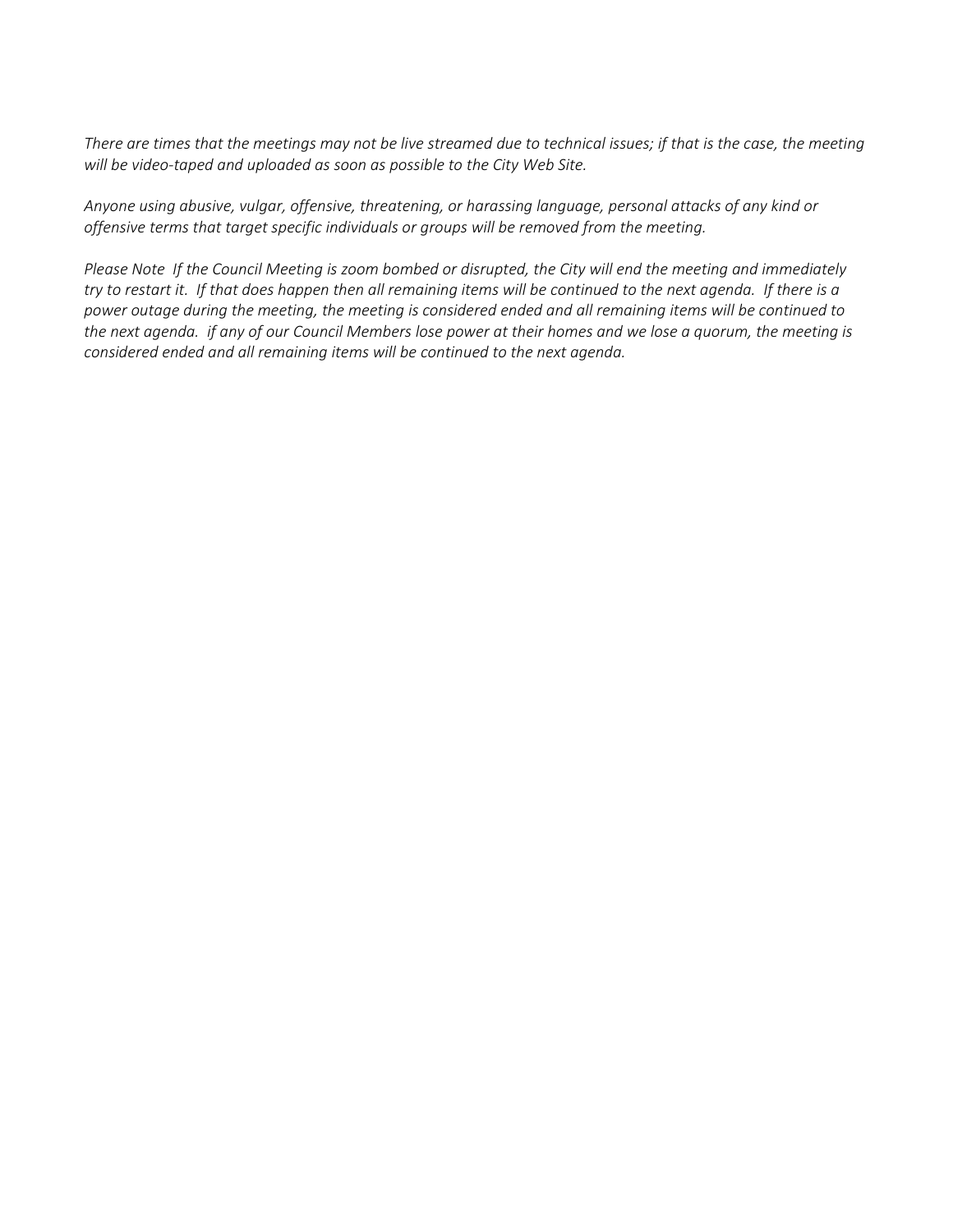City Council Mayor Una Glass Vice Mayor Sarah Glade Gurney Diana Gardner Rich Neysa Hinton Patrick Slayter



City Manager Larry McLaughlin [lmclaughlin@cityofsebastopol.org](mailto:lmclaughlin@cityofsebastopol.org) Assistant City Manager/City Clerk, MMC Mary Gourley mgourley@cityofsebastopol.org

# **City of Sebastopol**

# INSTRUCTIONS FOR CITY COUNCIL VIDEO AND TELECONFERENCE MEETING OF October 6, 2021

9:30 am – Special City Council Meeting – Closed Session

Please Note: The City of Sebastopol has scheduled a Zoom Meeting (A video communications technology platform for video and audio conferencing).

In order to minimize the spread of the COVID-19 virus, the City of Sebastopol is providing multiple alternatives to viewing Council meetings and providing comments on items on the agenda. These alternatives allow the City Council to conduct City Meetings via teleconference pursuant to AB 361. Options for observing the meeting and participating in public comment are listed below. Closed Session items are not open to the public but prior to adjournment into Closed Session, the public may speak up to 3 minutes on items to be addressed in Closed Session.

IMPORTANT NOTICE TO PARTICIPANTS: If you are logged onto zoom whether by computer or phone, your information (such as name or phone number) is shown publicly as a participant. If you do not wish to have this information public, please submit written comments as the City does not yet have the capability to hide names and/or phone numbers in zoom.

Topic: CITY COUNCIL CLOSED SESSION Time: Oct 6, 2021 09:30 AM Pacific Time (US and Canada) Join Zoom Meeting <https://us02web.zoom.us/j/83752944737?pwd=U0toblVwV0x2dHBkY3VtOE5ETy8ydz09> Meeting ID: 837 5294 4737 Passcode: 603931 One tap mobile +13462487799,,83752944737#,,,,\*603931# US (Houston) +16699006833,,83752944737#,,,,\*603931# US (San Jose) Dial by your location +1 346 248 7799 US (Houston) +1 669 900 6833 US (San Jose) Meeting ID: 837 5294 4737 Passcode: 603931 Find your local number: <https://us02web.zoom.us/u/kbwwEBPOh>

## PARTICIPATING IN CITY COUNCIL MEETINGS IN CONFORMANCE WITH SOCIAL DISTANCING REQUIREMENTS

The City Council special and regular meeting will be held via teleconference pursuant to AB 361. Options for observing the meeting and participating in public comment are attached.

### CORONAVIRUS DISEASE (COVID-19) ADVISORY

To protect our constituents, City officials and City staff, the City requests all members of the public to follow the California Department of Health Services' guidance and the County of Sonoma's Public Health Officer Order for the Control of COVID-19 restricting group events and gatherings and maintaining social distancing.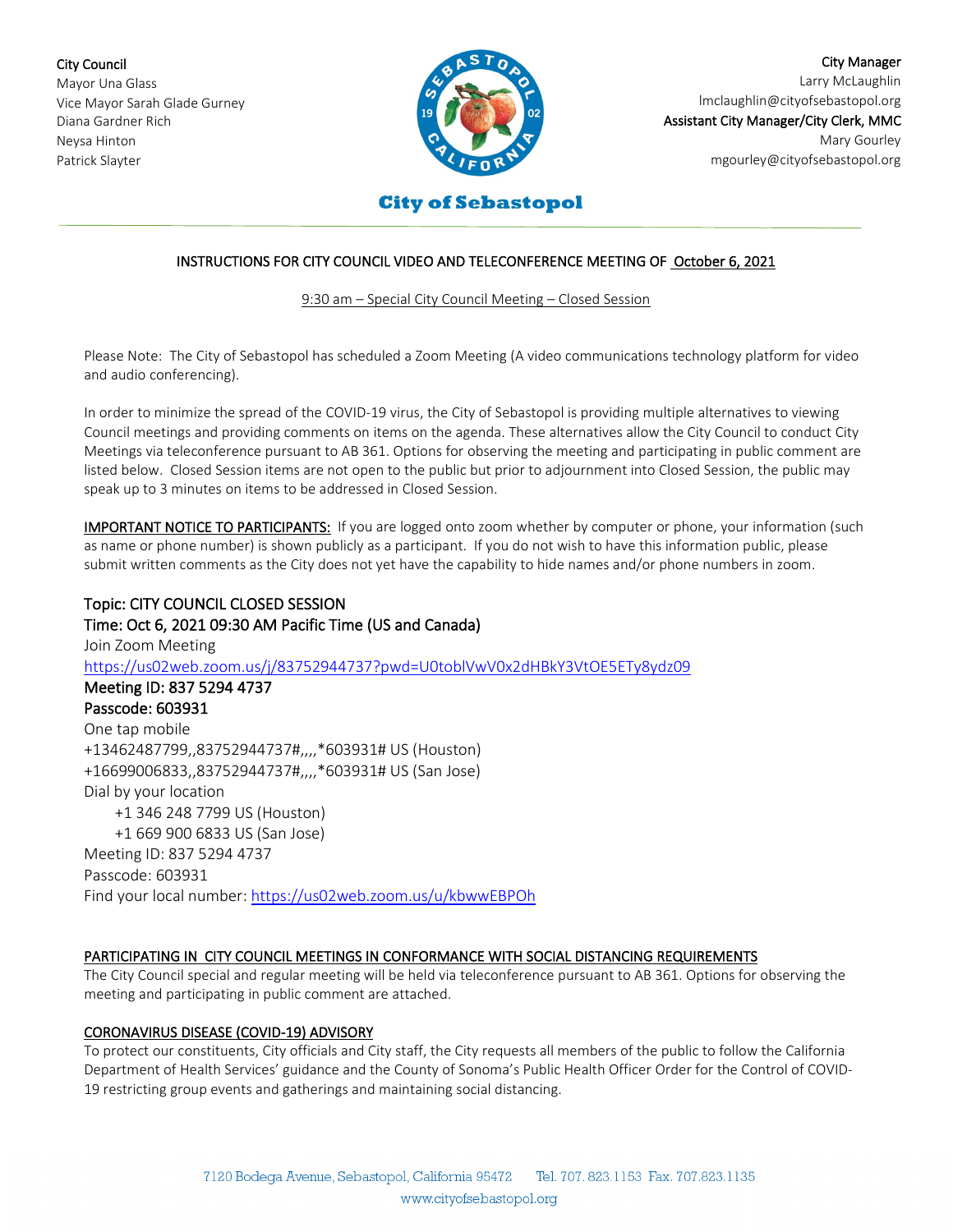In order to minimize the spread of the COVID-19 virus, the City of Sebastopol is providing multiple alternatives to viewing Council meetings and providing comments on items on the agenda. These alternatives allow the City to adhere to social distancing requirements pursuant to AB 361.

## VIEWING MEETINGS ONLINE

For this meeting, the City of Sebastopol will be utilizing the Program ZOOM which allows for audio and visual participation. However, Closed Session items are not open to the public but prior to adjournment into Closed Session, the public may speak up to 3 minutes on items to be addressed in Closed Session.

## VIRTUAL PARTICIPATION BY ZOOM VIDEO CONFERENCING

The City of Sebastopol is now offering the ability to view and participate in Council meetings via video meetings and telephonic conferencing via "Zoom" video conferencing computer technology. Instructions for participating via Zoom are provided below.

## How do I join the City of Sebastopol City Council meeting via Zoom Video Conferencing?

Please visit [https://zoom.us](https://zoom.us/) and either sign-up for a free Zoom account or continue as a guest. Once you have downloaded the app on your smart phone, joined from your web browser, or downloaded the Zoom software on your computer you will be ready for the Council meeting .

If you have previously signed up for Zoom, you can enter the meeting ID to join the meeting:

## I do not have a computer or smart phone; can I still use Zoom?

If you don't have a smart phone or computer to access the meeting via Zoom, no problem! You can participate on the phone, by calling 1-669- 900- 6833 and entering meeting ID

## Public Comment While Attending Council Meeting Through Zoom Virtual Platform?

The Mayor will request public comment during the Public Comment periods on the agenda (Consent Calendar, Informational Items, Public Hearing (if any) and Regular Calendar Item(s). Once the Mayor has announced the public comment period, please do one of the following.

### USING A COMPUTER OR SMART PHONE:

- Click on the "Raise Hand" feature in the webinar controls. This will notify Meeting Host that you have raised your hand.
- Meeting Host will unmute your microphone when it is your turn to provide public comment.
- A prompt will appear to confirm you would like to be unmuted and then you will have three minutes to provide public comment.
- Once your public comment has ended, you will be muted again.

### USING A REGULAR PHONE:

- Dial \*9 (star 9), this will notify the Meeting Host that you have "raised your hand" for public comment.
- Meeting Host will unmute your microphone when it is your turn to provide public comment.
- You will hear "you are unmuted" and then you will have three minutes to provide public comment.
- Once your public comment has ended, you will be muted again.

### I don't want to provide public comment live; can I provide my public comment for the record another way?

Of course! Please submit all public comments via email for inclusion into the public record.

You may also leave a voice mail that will be made a part of the public record (but will not be read into the record). Please call 707-823-1153 to leave a message (by recording or comments provided verbally to City staff). If recorded, your voice mail will be transcribed by the city and provided to the City Clerk as a public record but will not be read into the minutes at the City Council meeting. Comments should be received by 4:00 pm of the meeting date.